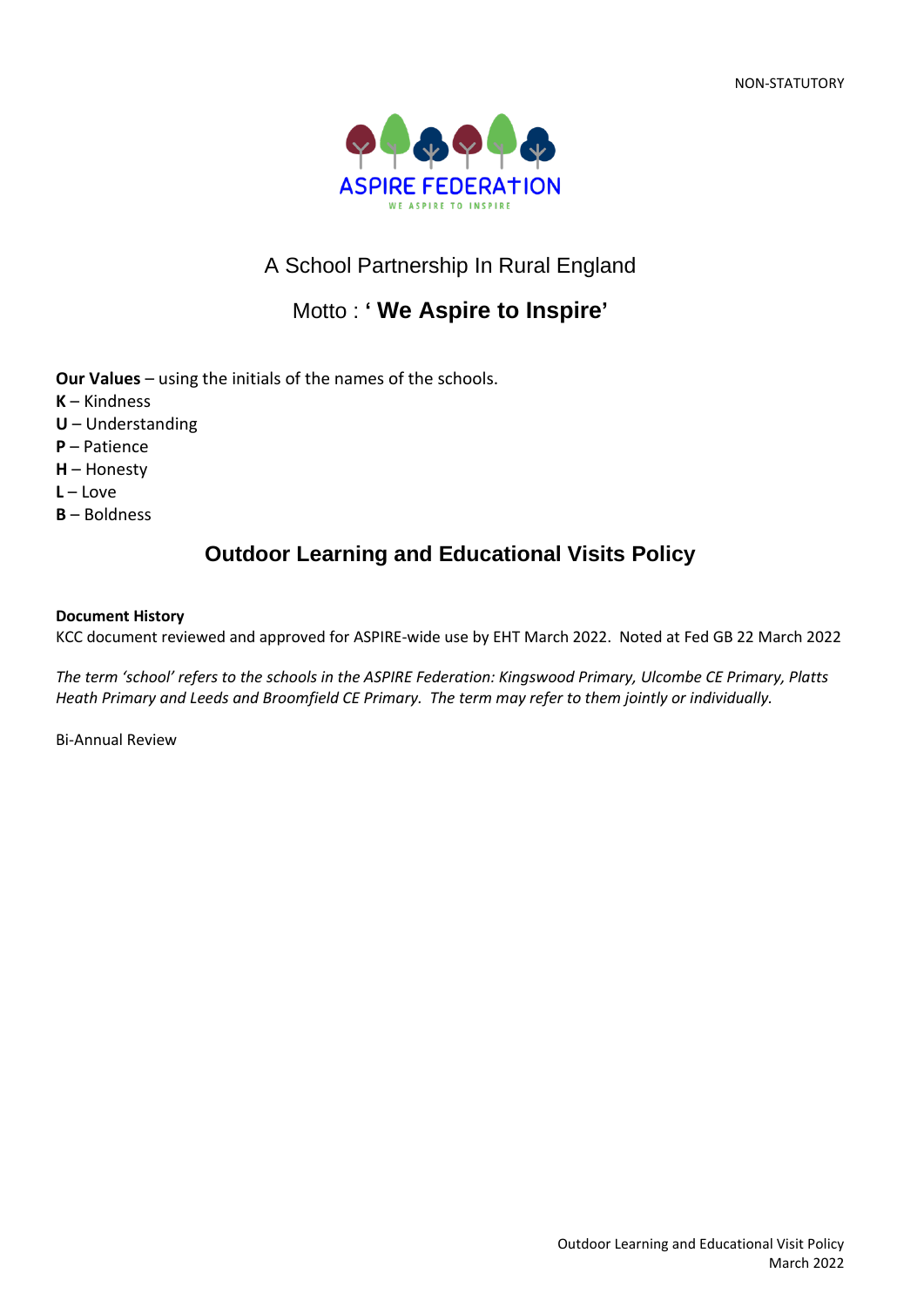At our two Church of England schools this policy will be delivered through strong links made to our Christian values:

#### **Leeds & Broomfield Church of England Primary School**

At Leeds & Broomfield we build strong foundations for all; to learn, flourish and fill their hearts with God's love. Everyone is important, valued and needed to make L&B grow. We give a quality all round nurturing education which develops the whole child; If the rain came we would not fall.

"*As many hands build a house, so many hearts make a school."*

*(Matthew Ch 7 24-27)*

#### **RESPECT RESILIENCE EMPATHY CURIOSITY HONESTY**

Our school Christian Values support the development of the children and all within the school and local community, giving the children and staff a positive outward looking view. The pupils and staff support and help each other and the local community enabling all to flourish.

We have explored the story of Matthew (Ch 7 24-27) showing curiosity, and the children felt empathy for the builder of the house on the sand, but said they must be resilient to try again. Jesus was honest with his followers and people followed and trusted him. The story continues showing how Jesus respected all and everyone who wanted to listen and learn could – no one was turned away. This high level of inclusion and respect is what makes Leeds and Broomfield a great school community to be part of 'many hearts make a school'.

#### **Ulcombe Church of England Primary School**

"*Unity and diversity in the body – one body, many members."*

*(Corinthians Ch 12 12-27)*

**HOPE RESPECT ENDURANCE TRUST**

At Ulcombe Church of England Primary School endurance plays an important role in both our social learning and cultural ethos, where children aspire to be the best they can be. Diversity is the key to our curriculum and opportunities to progress and succeed both academically and as individuals are provided – many members working in unity with respect for each other. Hope is at the heart of our school community and is explicitly shown by both children and adults in our school, regardless of where the path of life leads them. Through God's love and trust each individual learns the skills important for them but also adds value to the community as a whole.

We are Ulcombe Church of England Primary School and each one of us is a part of it!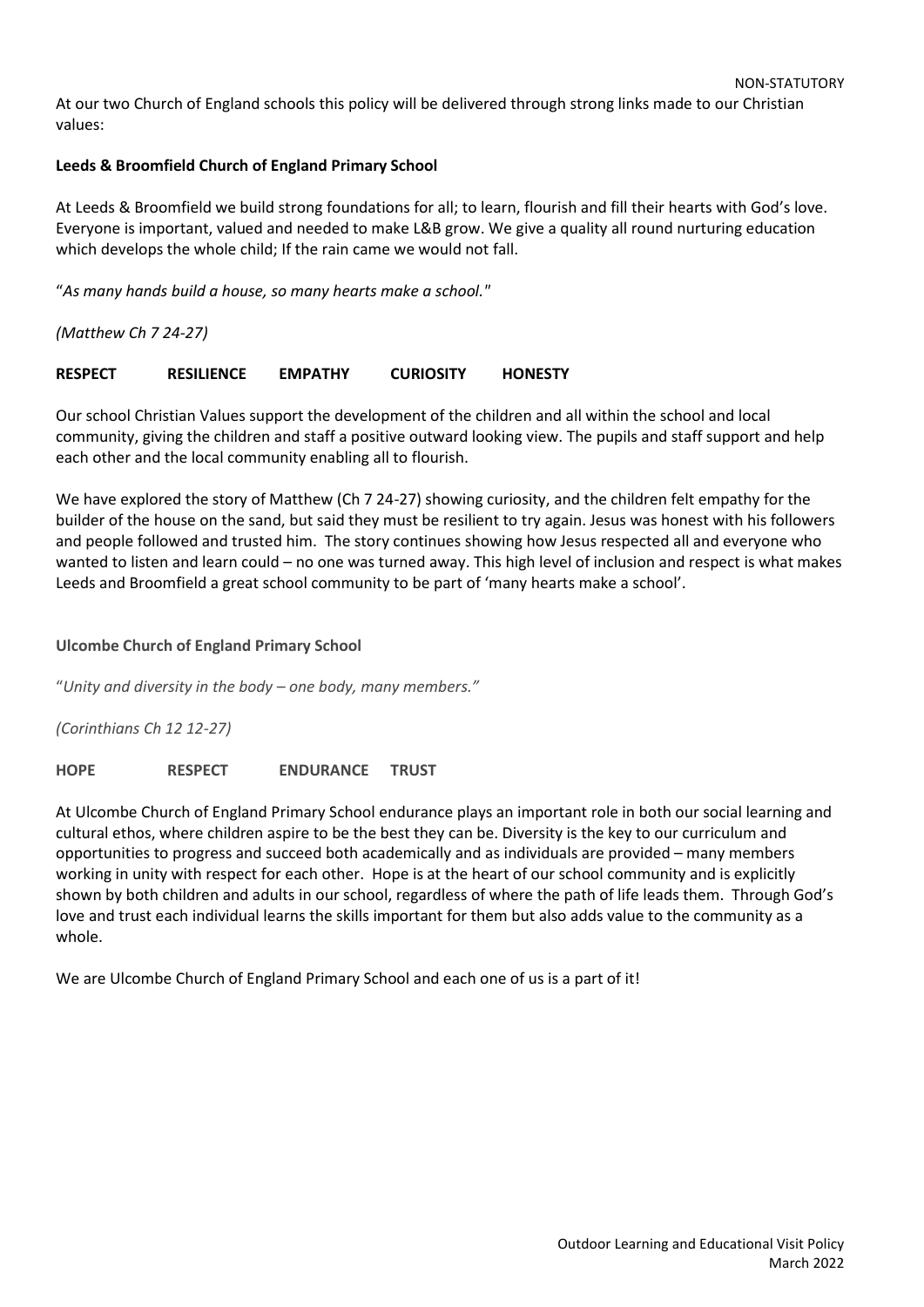## **Introduction**

This document provides maintained schools with the guidance needed to put in place a Policy Statement for Outdoor Learning and Educational Visits. It contains a model policy for Governing Bodies to consider, amend and adopt as necessary. The value of outdoor learning and educational visits are widely recognised as an important tool for supporting the education and development of children and young people, providing direct curriculum-linked activities to improve learning, skills, understanding and activity opportunities to enhance PE and extra-curricular activities. They also provide a wide range of personal development opportunities to support the development of real-life skills.

*"Learning outside the classroom contributed significantly to raising standards and improving pupils' personal, social and emotional development."*

Ofsted – Learning Outside of the Classroom report [http://www.lotc.org.uk/wp](http://www.lotc.org.uk/wp-content/uploads/2010/12/Ofsted-Report-Oct-2008.pdf)[content/uploads/2010/12/Ofsted-Report-Oct-2008.pdf](http://www.lotc.org.uk/wp-content/uploads/2010/12/Ofsted-Report-Oct-2008.pdf)

KCC strongly believes in the benefits of well planned, high quality outdoor learning and educational visits and encourages schools to provide opportunities for all pupils to experience visits and outdoor activities using a range of environments, geographical, cultural and historical sites and activities to support their curriculum.

### **Scheme of Delegation for the Management of Educational Visits and Outdoor Learning Activities**

KCC delegates the responsibility for the safe planning and management of outdoor learning and educational visits, including residential and adventurous / more hazardous activities, to the Governing Bodies of maintained schools and Management Committees of Pupil Referral Units.

From 1 September 2017 all maintained schools and establishments will be responsible for approving their own educational visits and activities, including residential and adventurous activities. Schools and establishments must ensure that they have clear and robust systems, policies and procedures in place for the planning, safe management and monitoring of educational visits and activities.

KCC provides all schools with a **Kent Framework for Safe Practice on Educational Visits and Outdoor Learning Activities** to support and guide schools in the safe planning and management of outdoor learning activities and educational visits. The **Kent Framework for Safe Practice on Educational Visits and Outdoor Learning Activities** can be found here: <http://www.kelsi.org.uk/Curriculum/outdoor-education>

KCC also provides maintained schools with a model policy to consider adapt and adopt. The model is included in this document.

## **Access to Advice, Guidance, Training and Support**

Schools and establishments must ensure that their staff members have access to appropriate advice, guidance and training to support their role in planning and managing visits and activities.

KCC enables schools to access appropriate advice and guidance by purchasing service and support packages from the Outdoor Education Advisory Service. Those that do will have direct access to professional outdoor learning and educational visits support, guidance and technical advice.

Maintained schools not purchasing an Outdoor Education Advisory Service support package will need to make their own arrangements for access to professional technical advice and guidance to support their staff.

Training for all schools and establishments is available from the Outdoor Education Advisory Service, including INSET and bespoke training, across a wide range of outdoor learning and educational visit areas - from visit management to practical outdoor learning skills and leadership qualifications.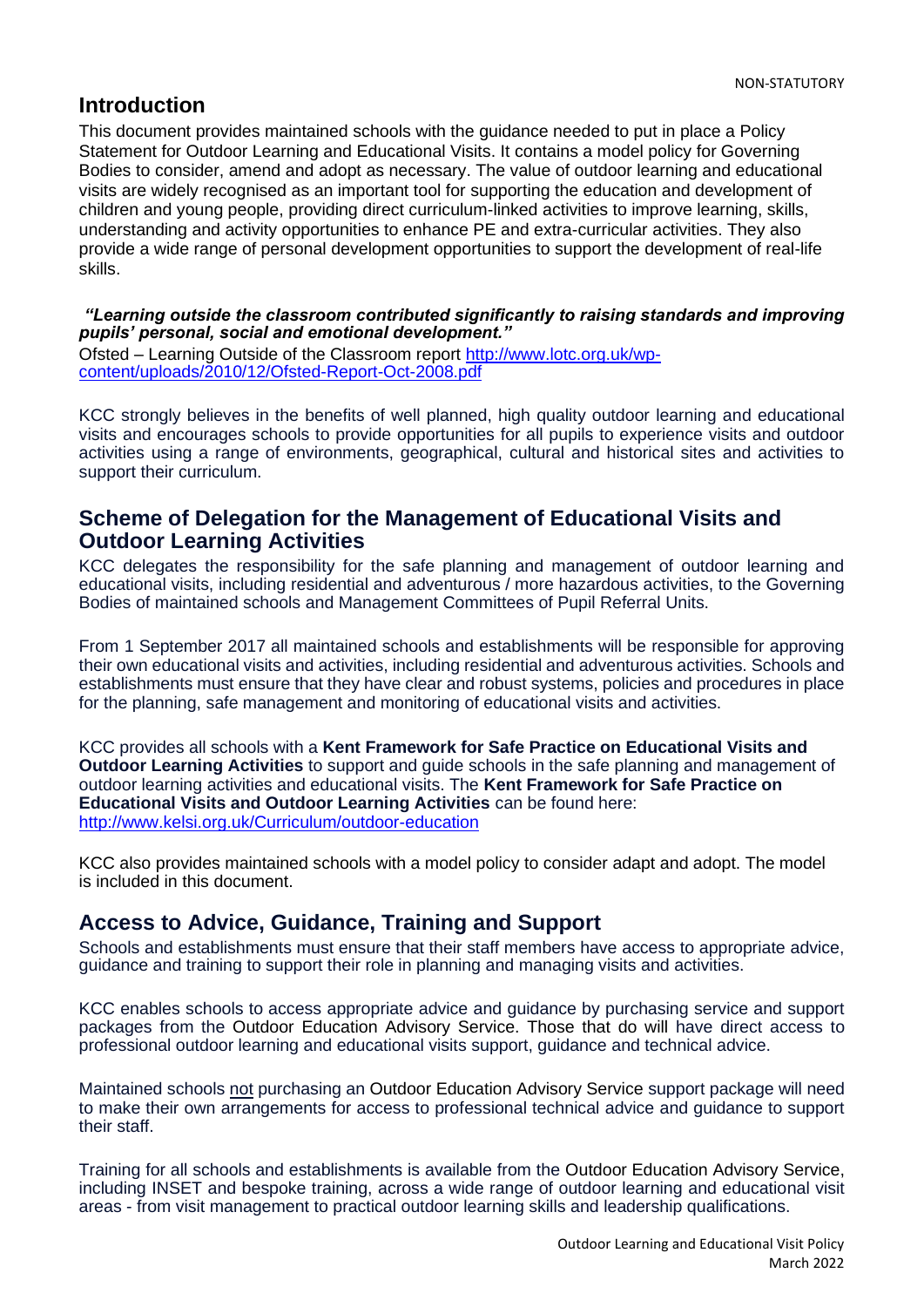Contact the **Outdoor Education Advisory Service** for further information on service packages, support and training – [outdoor.education@kent.gov.uk](mailto:outdoor.education@kent.gov.uk) or 03000 410 901.

### **Health and Safety Responsibilities**

The scheme of delegation for Outdoor Learning and Educational Visits transfers the day to day responsibility for the safe management of outdoor learning activities and educational visits to the Governing Bodies of maintained schools and the Management Committees of Pupil Referral Units.

KCC retains its legal health and safety responsibilities under the Health and Safety at Work Act as the ultimate employer of staff in Community and Voluntary-Controlled schools and Pupil Referral Units. Through the scheme of delegation the Governing Bodies/Management Committees act as the employer in the first instance.

For Foundation and Voluntary-Aided schools, the employer is the Governing Body, and they retain their responsibility for ensuring the safe planning and management of Outdoor Learning and Educational Visits.

The change in delegation of the management of the health and safety of school educational visits brings this area in line with KCC's general approach to the management of health and safety in schools.

This Guidance Note and Model Policy Statement for Educational Visits and Outdoor Learning forms an extension to the main **KCC Health and Safety Policy for Schools**. The policy can be found here [http://www.kelsi.org.uk/\\_\\_data/assets/word\\_doc/0010/41779/health-and-safety-policy-for-school.docx](http://www.kelsi.org.uk/__data/assets/word_doc/0010/41779/health-and-safety-policy-for-school.docx)

The principals of the KCC Health and Safety Policy for Schools apply to the safe practice and management of educational visits and outdoor learning activities, and this policy statement should be managed and implemented in conjunction with it.

#### **All maintained schools and establishments are required to adopt a policy statement on Outdoor Learning and Educational Visits.**

Schools and establishments can meet the policy statement requirements **either** –

- through the purchase of an Outdoor Education Advisory Service SLA (Package A or B)
- **or** through their own school or establishment's own internal policy and procedures.

### **Monitoring**

KCC will monitor, on an annual basis, compliance with the scheme of delegation and adherence to the Kent Framework for Safe Practice on Educational Visits and Outdoor Learning Activities.

For schools purchasing a service and support package (A or B) from the Outdoor Education Advisory Service, visits and activity compliance will be monitored through the EVOLVE online educational visits system and advisory support included with the SLA. **These schools are not required to submit annual audit information.**

Maintained schools not purchasing a service and support package (A or B) from the Outdoor Education Advisory Service **will be required to submit a yearly Outdoor Learning and Educational Visits Audit**.

Individual visit / activity planning and management may also be 'sample' monitored or directly inspected as required.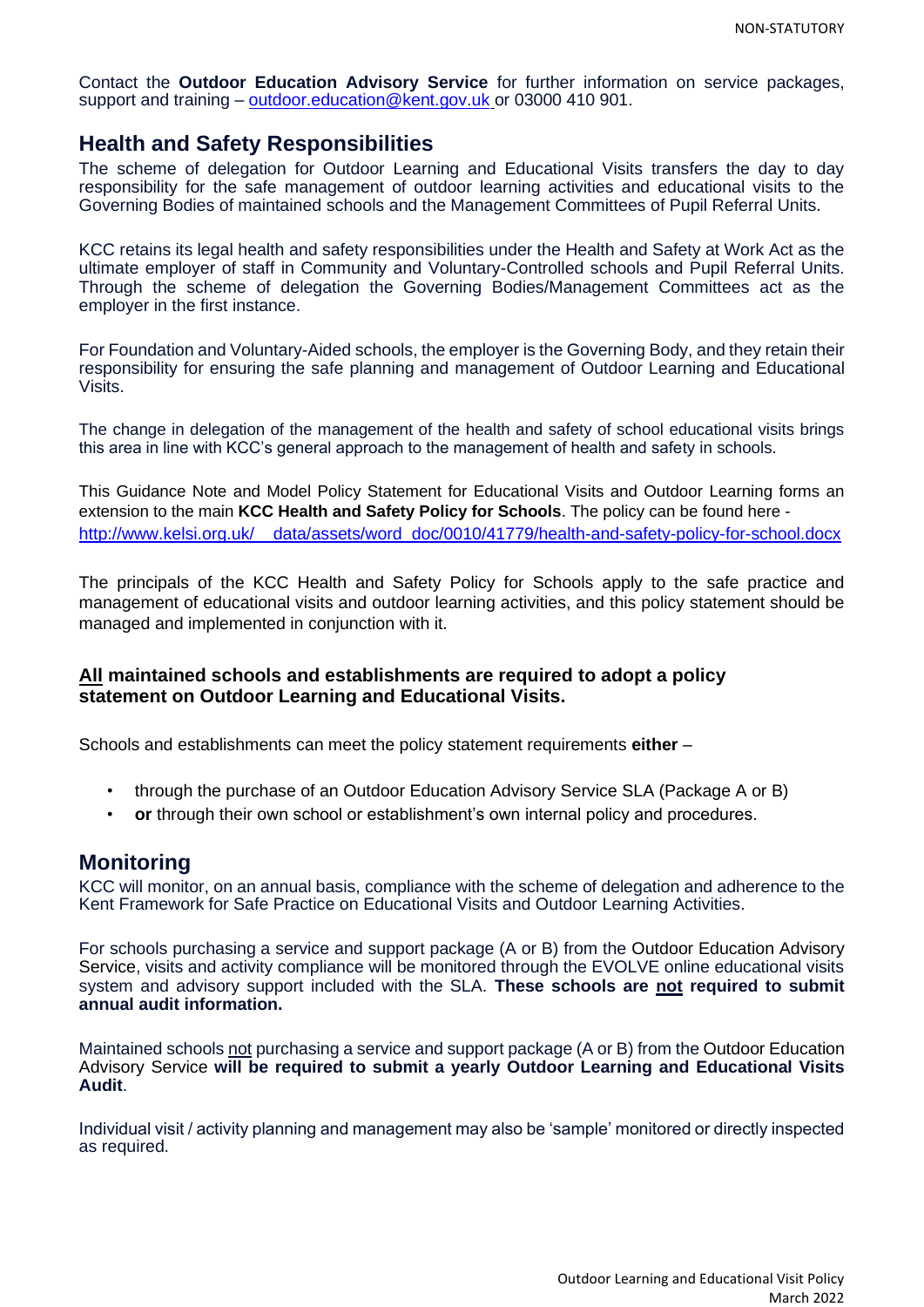### **Useful Information and Resources**

- **Kent Framework for Safe Practice on Educational Visits and Outdoor Learning** – <http://www.kelsi.org.uk/Curriculum/outdoor-education>
- **Outdoor Education Advisors Panel (OEAP) National Guidance for Educational Visits and Activities –** <http://oeapng.info/>
- **DfE Guidance on the Health and Safety of Pupils on Educational Visits** <http://www.kelsi.org.uk/policies-and-guidance/health-and-safety-guidance/curriculum-topics>
- **Emergency Planning Guidelines for Kent Schools -** [http://www.kelsi.org.uk/running-a](http://www.kelsi.org.uk/running-a-school/maintenance-and-operations/emergency-planning)[school/maintenance-and-operations/emergency-planning](http://www.kelsi.org.uk/running-a-school/maintenance-and-operations/emergency-planning)
- **Guidance on First Aid for Schools – A Good Practice Guide Managing Medicines in Schools and Early Years Settings -** [http://www.kelsi.org.uk/policies-and](http://www.kelsi.org.uk/policies-and-guidance/health-and-safety-guidance/risk-assessment)[guidance/health-and-safety-guidance/risk-assessment](http://www.kelsi.org.uk/policies-and-guidance/health-and-safety-guidance/risk-assessment)
- **KCC Incident/Accident Reporting -** [http://www.kelsi.org.uk/policies-and-guidance/health](http://www.kelsi.org.uk/policies-and-guidance/health-and-safety-guidance/accident-reporting)[and-safety-guidance/accident-reporting](http://www.kelsi.org.uk/policies-and-guidance/health-and-safety-guidance/accident-reporting)
- **KCC Health and Safety Inspection Proforma**  [http://www.kelsi.org.uk/policies-and-guidance/health-and](http://www.kelsi.org.uk/policies-and-guidance/health-and-safety-guidance/management-of-health-safety)[safety-guidance/management-of-health-safety](http://www.kelsi.org.uk/policies-and-guidance/health-and-safety-guidance/management-of-health-safety)

### **Useful Contacts**

- **KCC Health and Safety Unit** Health and Safety Advice Line: **Tel:** 03000 418456 / **Email:** [HealthandSafety@kent.gov.uk](mailto:HealthandSafety@kent.gov.uk) **Location:** Room 3.32 Sessions House, Maidstone, ME14 1XQ
- **The Outdoor Education Advisory Service Tel:** 03000 416539 / **Email:** [outdoor.education@kent.gov.uk](mailto:outdoor.education@kent.gov.uk) **Location:** The Swattenden Outdoor Centre, Swattenden Lane, Cranbrook, TN17 3PS
- **KCC Insurance and Risk Management Tel:** 03000 416440 / **Email:** [insurance@kent.gov.uk](mailto:insurance@kent.gov.uk) Location: Room 2.53 Sessions House, Maidstone, ME14 1XQ
- **Health and Safety Executive (HSE)** Enforcement of Health and Safety Legislation. <https://extranet.hse.gov.uk/lfserver/external/F2508IE> **Tel:** 0845 345 0055 online reporting.
- **RIDDOR Incident Contact Centre** The reporting service for work-related health and safety, RIDDOR incidents to the HSE. Website: [www.riddor.gov.uk.](http://www.riddor.gov.uk/) **E-mail:** [riddor@connaught.plc.uk](mailto:riddor@connaught.plc.uk)
- **Safe Practice in Physical Education and School Sport**  Association for Physical Education (AfPE) - www.afpa.org.uk **Tel:** 0118 378 6240, **EMAIL:** [enquiries@afpe.org.uk](mailto:enquiries@afpe.org.uk)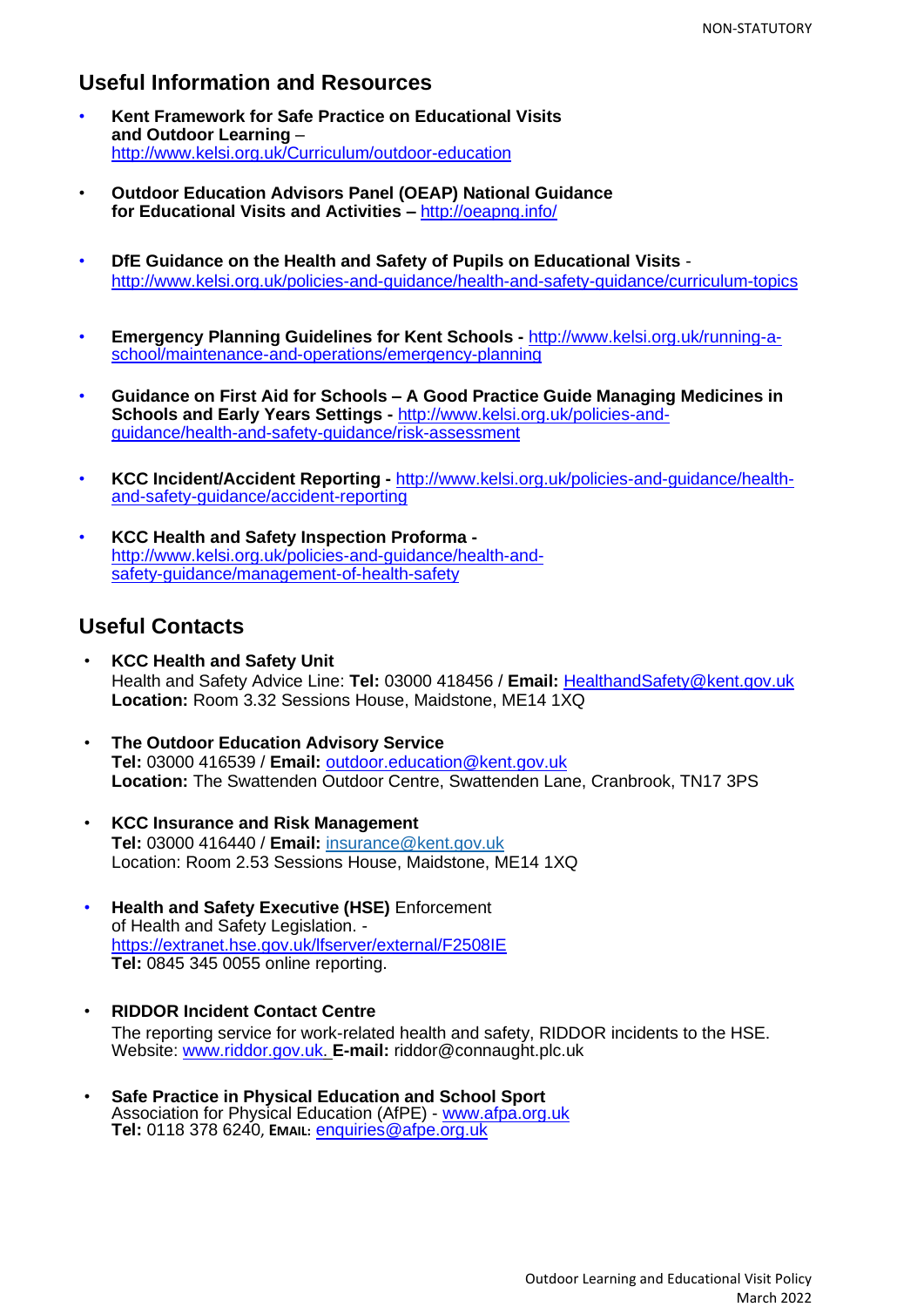

### **Kent County Council Children, Young People and Education**

## **OUTDOOR LEARNING AND EDUCATIONAL VISITS POLICY STATEMENT of**

# **ASPIRE Federation Schools**

### **Statement of Intent:**

The Headteacher and Governors are committed to establishing and implementing arrangements that will ensure:

- Visits and activities are planned to ensure the safety of pupils, staff and volunteer helpers including appropriate risk management and assessment that is specific to the needs of the group, the planned activity and the location and environment. This includes any significant risk assessment information being communicated with those attending the visit as appropriate.
- The management of overall visit and activity planning, risk assessment and the visit approval process is carried out by a competent staff member with appropriate experience and training; an **Educational Visits Coordinator (EVC)** will be nominated in each school or establishment to carry out this role and they will attend an **EVC training course**, and an EVC update course every 3 years. This role can be retained by the Headteacher / Manager or delegated to an appropriate staff member.
- The Governing Body has designated a Governor with direct responsible for oversight and monitoring of Outdoor Learning and Educational Visits; this could be incorporated into existing Governor's Health and Safety responsibilities, or form a new role.
- Visits and activities are planned with clear educational aims and objectives, based on pupils' needs and abilities, to support high quality learning outcomes.
- Visits and activities are planned and led by competent members of school or establishment staff, with appropriate qualifications and experience as required by the activities.
- Appropriate technical expertise is sought in relation to the planning and management of more hazardous or adventurous activities, including the verification of activity leader qualifications, safe activity management, appropriate ratios, etc.
- External providers used to provide services and support, have been appropriately checked to ensure they are suitable for use on educational visits e.g. meeting nationally accepted standards and legal adventurous activity requirements (e.g. Adventurous Activities Licence),